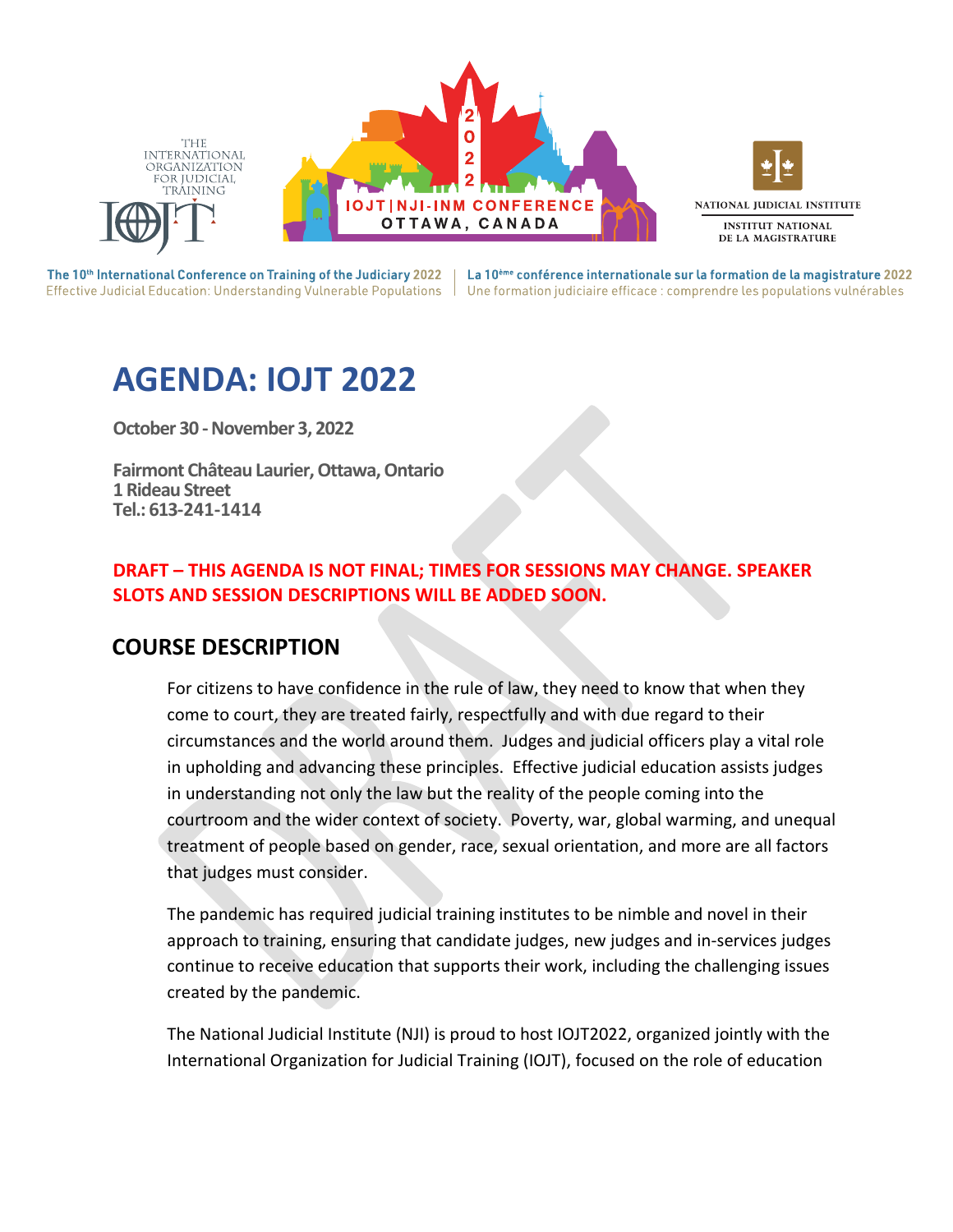in supporting judges as they carry out their duties and responsibilities, including their understanding of vulnerable populations.

This conference will:

- identify areas of vulnerability and disadvantage of accused people, victims, witnesses – everyone who comes into the courtroom.
- provide tools and materials that assist in developing effective judicial education on issues of vulnerability and societal context;
- analyse and evaluate pedagogical techniques for delivering effective online and in-person, synchronous and asynchronous judicial education;
- address challenges that judges face in doing their job.

The conference will include a mix of plenary sessions, panel discussions and workshops led by speakers from around the world. Discussions and networking opportunities will complement formal sessions.

The conference faculty includes speakers from:

| Australia              | Malawi                     |
|------------------------|----------------------------|
| Bosnia and Herzegovina | Mexico                     |
| <b>Botswana</b>        | Netherlands                |
| <b>Brazil</b>          | New Zealand                |
| Canada                 | Nigeria                    |
| Chile                  | Philippines                |
| Czech Republic         | Scotland                   |
| Dominican Republic     | Singapore                  |
| Ethiopia               | South Africa               |
| France                 | Spain                      |
| Germany                | Taiwan                     |
| Guyana                 | <b>Trinidad and Tobago</b> |
| Ireland                | Ukraine                    |
| Israel                 | <b>United States</b>       |
| Italy                  | Uzbekistan                 |
| Jamaica                | United Kingdom             |
| Japan                  |                            |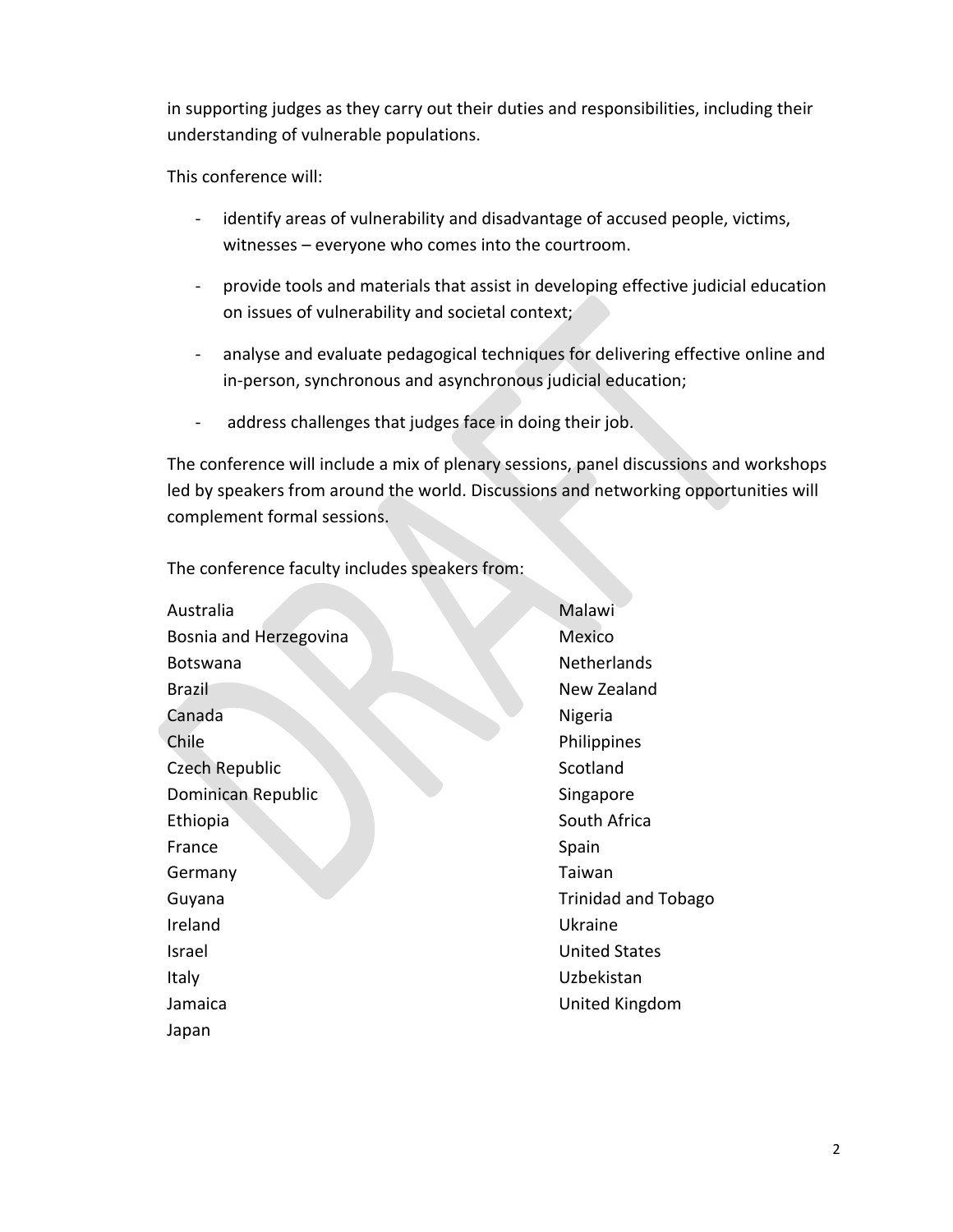### **SUNDAY, OCTOBER 30, 2022**

6:00 PM - 8:00 PM **Welcome Reception**

# **MONDAY, OCTOBER 31, 2022**

| 9:00 AM - 10:15 AM  | <b>Opening Plenary</b>                                                                                                                                                                                                                                                                                                                                                                              |
|---------------------|-----------------------------------------------------------------------------------------------------------------------------------------------------------------------------------------------------------------------------------------------------------------------------------------------------------------------------------------------------------------------------------------------------|
|                     | This session will include greetings from<br>the IOJT President, the Government of<br>Canada, and will feature a keynote<br>address by the Right Honourable Richard<br>Wagner, Chief Justice of Canada                                                                                                                                                                                               |
| 10:15 AM - 10:35 AM | "Lenses on Vulnerability"                                                                                                                                                                                                                                                                                                                                                                           |
|                     | Throughout the conference, we are<br>honoured to feature speakers who will<br>share their experiences with forms of<br>vulnerability and how that vulnerability<br>impacts the work of judges. From climate<br>change to human trafficking to judging in<br>a warzone and more, our speakers will<br>provide the information and the<br>inspiration to ensure that courts are<br>accessible to all. |

### **CONCURRENT SESSIONS - PANELS**

Participants can choose from the five concurrent panel sessions. Each of the panels consists of a mix of speakers from different countries speaking to the themes below. Each session will include time for Q&A.

10:55 AM - 12:30 PM **Judicial Training on Violence Against Women and Children**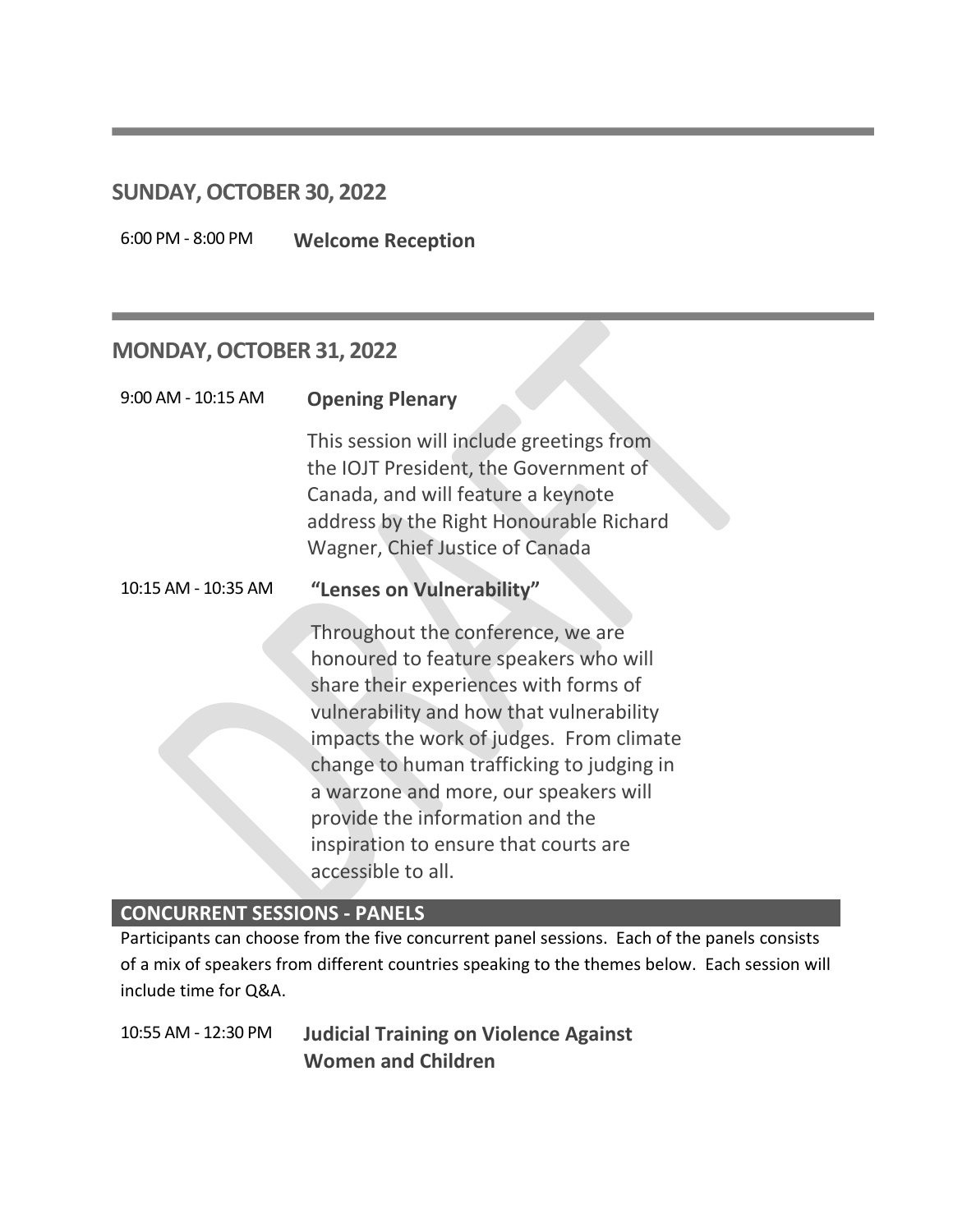# **MONDAY, OCTOBER 31, 2022**

| 10:55 AM - 12:30 PM | <b>Gender Identity: Courtroom</b><br><b>Competencies</b>                    |
|---------------------|-----------------------------------------------------------------------------|
| 10:55 AM - 12:30 PM | Technology and its Influence in the<br><b>Courtroom and the Classroom</b>   |
| 10:55 AM - 12:30 PM | <b>Training on Customary or Indigenous</b><br>laws in Multijural Settings   |
| 10:55 AM - 12:30 PM | <b>Gamification and Other Innovative</b><br><b>Pedagogogical Techniques</b> |

- 12:30 PM 1:30 PM **Lunch Break**
- 1:30 PM 1:50 PM **"Lenses on Vulnerability"**

Throughout the conference, we are honoured to feature speakers who will share their experiences with forms of vulnerability and how that vulnerability impacts the work of judges. From climate change to human trafficking to judging in a warzone and more, our speakers will provide the information and the inspiration to ensure that courts are accessible to all.

### **CONCURRENT SESSIONS – WORKSHOPS**

Throughout the conference, participants will have the opportunity to participate in workshops focusing on a specific topic and designed to allow for interactivity and group work. Participants can choose from the five concurrent workshops listed below.

| 2:00 PM - 4:00 PM | <b>Freedom of Expression and Safety of</b><br>Journalists – Tools for Judges to Ensure<br><b>Transparent Proceedings</b> |
|-------------------|--------------------------------------------------------------------------------------------------------------------------|
| 2:00 PM - 4:00 PM | <b>Access to Justice Issues for Vulnerable</b>                                                                           |

**Populations**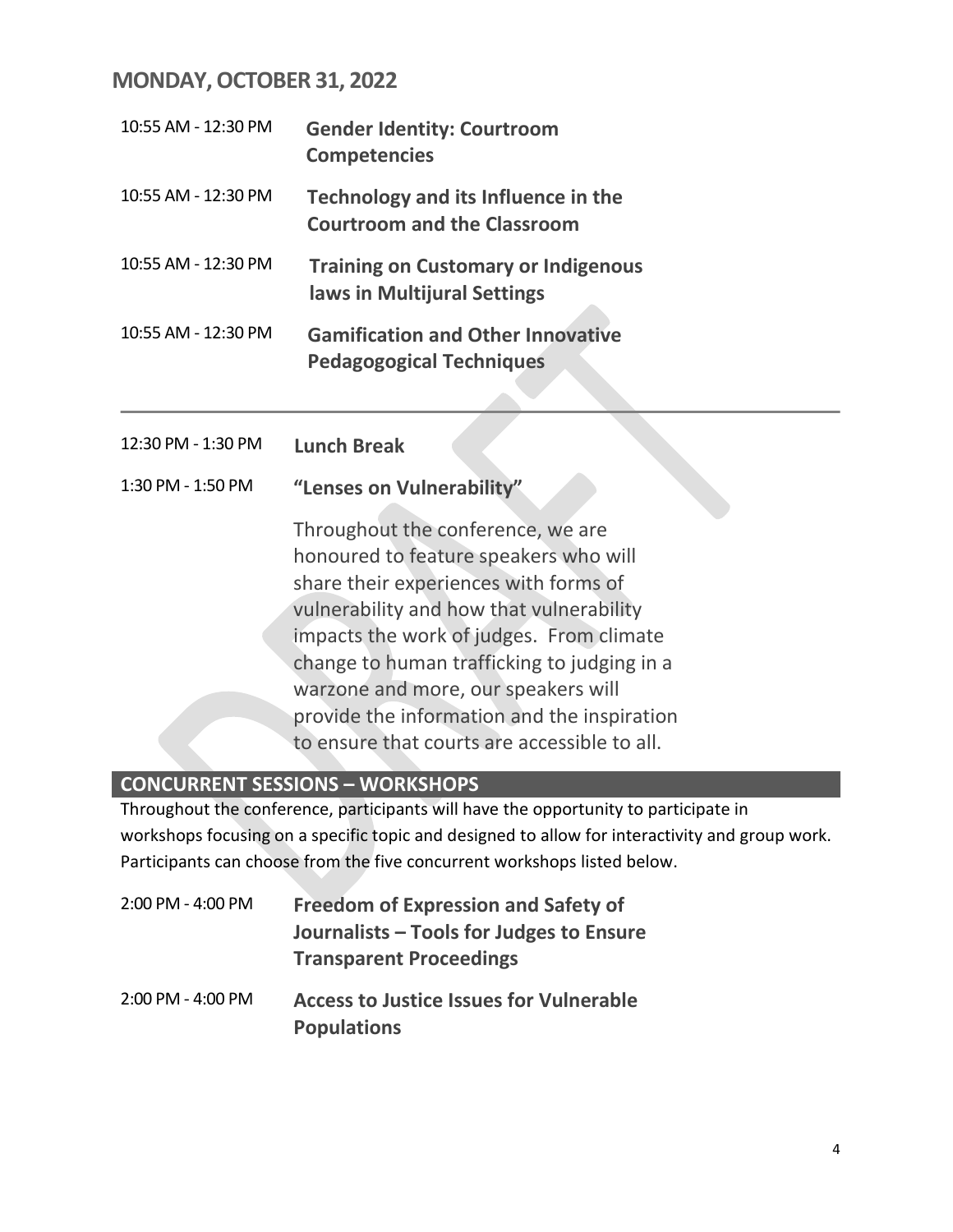# **MONDAY, OCTOBER 31, 2022**

| 2:00 PM - 4:00 PM   | <b>Developing a Training Module for Judges</b><br><b>Hearing Cases Human Trafficking Cases</b><br>(OSCE & EJTN) |
|---------------------|-----------------------------------------------------------------------------------------------------------------|
| $2:00$ PM - 4:00 PM | <b>Teaching Virtually to Teach Virtually:</b><br><b>Lessons Learned During the Pandemic</b>                     |
| $2:00$ PM - 4:00 PM | <b>Pedagogy &amp; the Challenges of Judicial</b><br><b>Education/Training through Online Platforms</b>          |

# **TUESDAY, NOVEMBER 1, 2022**

| 9:00 AM - 9:30 AM |  | "Lenses on Vulnerability" |
|-------------------|--|---------------------------|
|-------------------|--|---------------------------|

Throughout the conference, we are honoured to feature speakers who will share their experiences with forms of vulnerability and how that vulnerability impacts the work of judges. From climate change to human trafficking to judging in a warzone and more, our speakers will provide the information and the inspiration to ensure that courts are accessible to all.

# **CONCURRENT SESSIONS - WORKSHOPS**

| 9:30 AM - 12:00 PM | Language in Sexual Violence Cases                                                                                   |
|--------------------|---------------------------------------------------------------------------------------------------------------------|
| 9:30 AM - 12:00 PM | <b>How Judicial Schools Can Harness Virtual</b><br><b>Technologies for Interactive Judicial</b><br><b>Education</b> |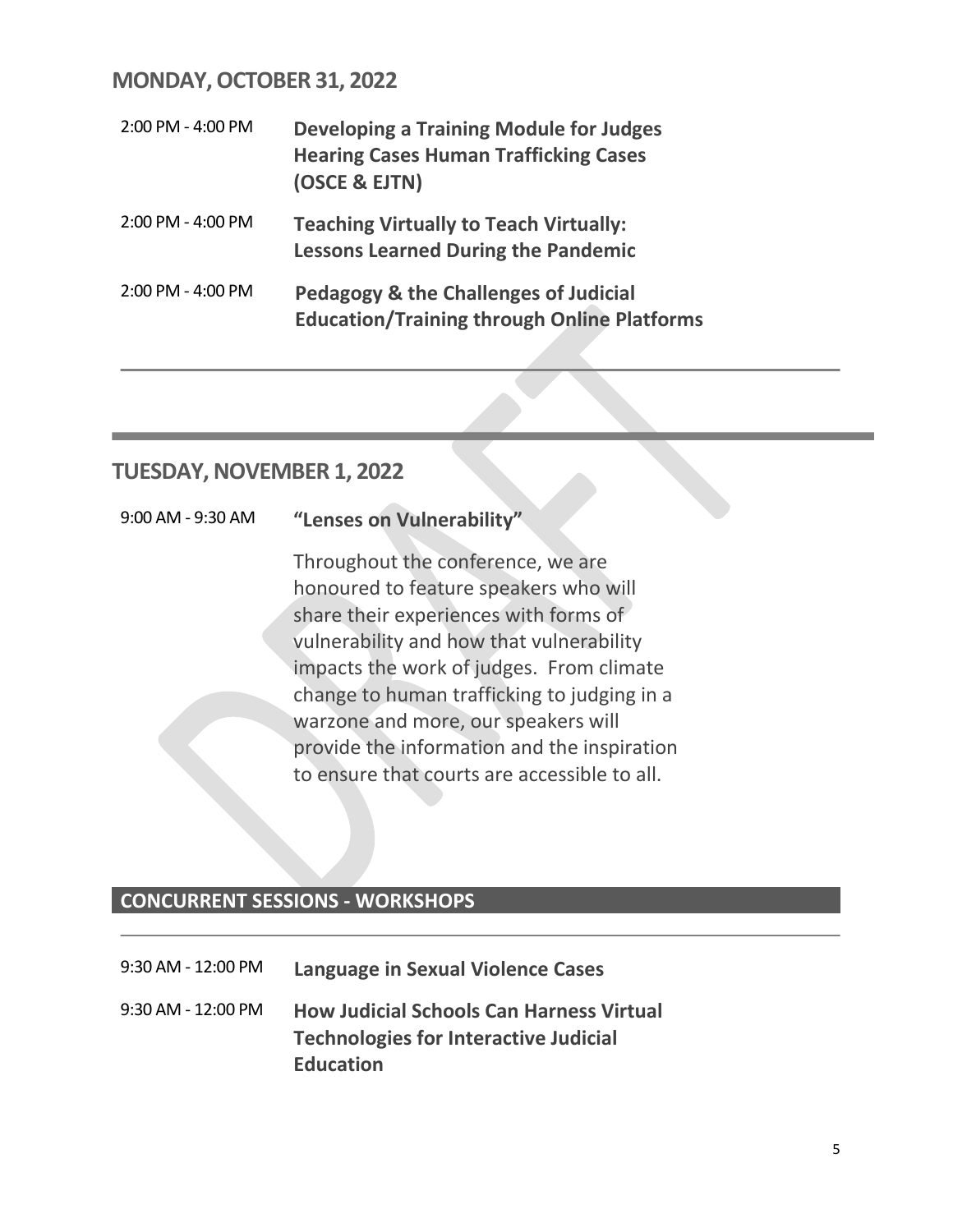### **TUESDAY, NOVEMBER 1, 2022**

9:30 AM - 12:00 PM **Judiciary & Human Trafficking (CJEI)**

9:30 AM - 12:00 PM **Vulnerable Judges**

#### 12:00 PM - 1:00 PM **Lunch Break**

#### **CONCURRENT SESSIONS - PANELS**

- 1:00 PM 2:30 PM **Sexual Violence & Crimes**
- 1:00 PM 2:30 PM **Impacts of the COVID-19 Pandemic on Judicial Training**
- 1:00 PM 2:30 PM **Judicial Wellness**
- 1:00 PM 2:30 PM **Innovative Pedagogy**

2:30PM This time is reserved for participants to network outside the conference meetings, hold bilateral meetings, and explore Ottawa.

# **WEDNESDAY, NOVEMBER 2, 2022**

Throughout the conference, we are honoured to feature speakers who will share their experiences with forms of vulnerability and how that vulnerability impacts the work of judges. From climate change to human trafficking to judging in a warzone and more, our speakers will provide the information and the inspiration to ensure that courts are accessible to all.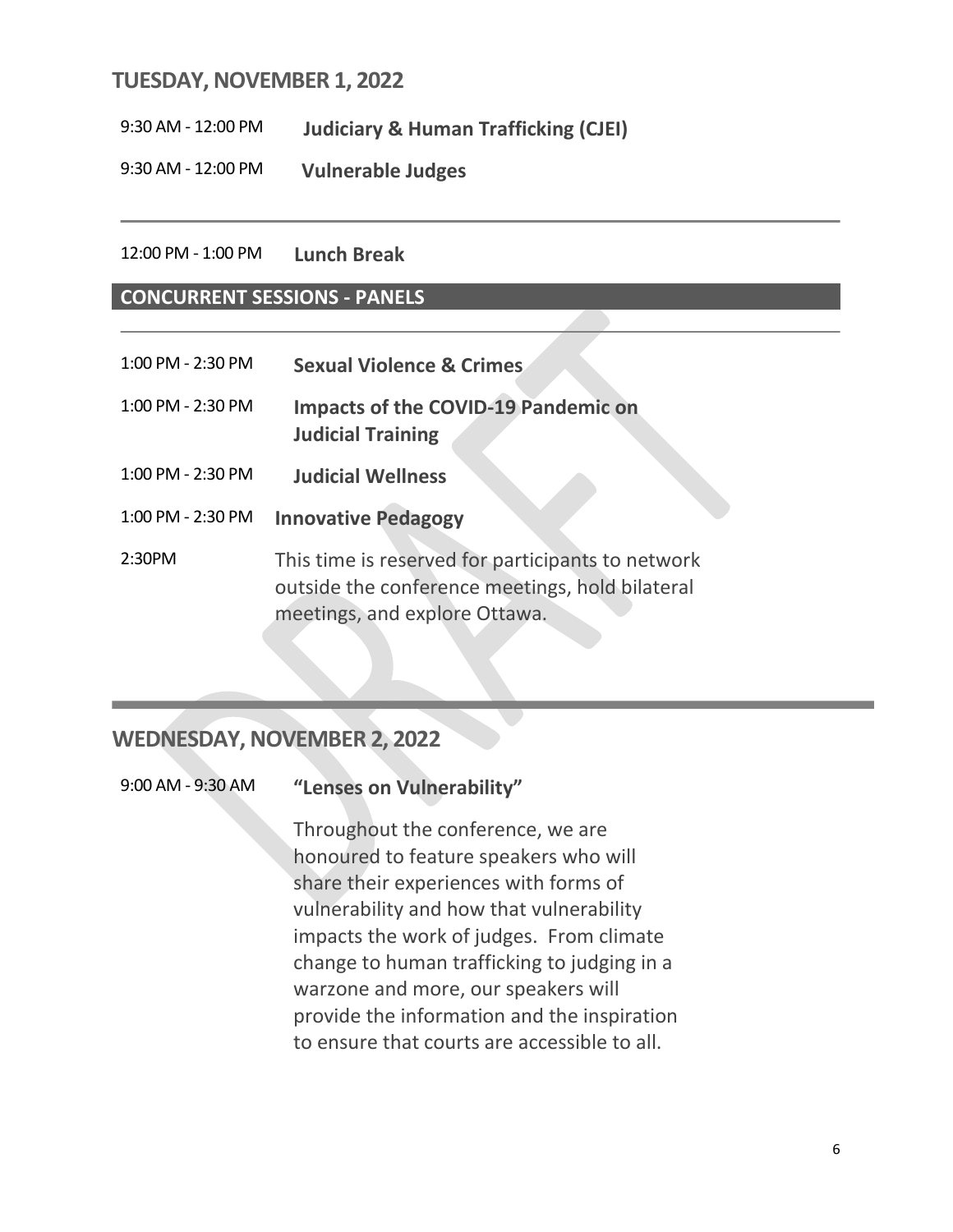# **CONCURRENT SESSIONS - PANELS 1-HOUR**

| 9:30 AM - 10:30 AM | <b>Teaching Judges Science</b> |
|--------------------|--------------------------------|
|--------------------|--------------------------------|

- 9:30 AM 10:30 AM **Judges as Adult Learners**
- 9:30 AM 10:30 AM **Innovative Pedagogical Models**
- 9:30 AM 10:30 AM **Climate-Vulnerable Populations and their Interactions with the Judicial System**
- 9:30 AM 10:30 AM **Indigenous Populations and Supporting Reconciliation through Education**

| 10:30 AM - 10:50 AM | <b>Health Break</b>          |
|---------------------|------------------------------|
| 10:50 AM - 12:30 PM | <b>IOJT General Assembly</b> |

12:30 PM - 1:30 PM **Lunch Break**

**CONCURRENT SESSIONS - WORKSHOPS (90 MIN)**

| 1:30 PM - 3:00 PM     | <b>Innovative Training Methodology:</b><br><b>Stepping into the Future</b>                                                                |
|-----------------------|-------------------------------------------------------------------------------------------------------------------------------------------|
| 1:30 PM - 3:00 PM     | <b>Using Technology for Effective Judicial</b><br><b>Training</b>                                                                         |
| $1:30$ PM - $3:00$ PM | <b>How to Work With and Within</b><br><b>Communities in Developing Judicial</b><br><b>Education: Teaching Indigenous Law in</b><br>Canada |
| $1:30$ PM - $3:00$ PM | <b>Teaching on Violence Against Women and</b><br><b>Children</b>                                                                          |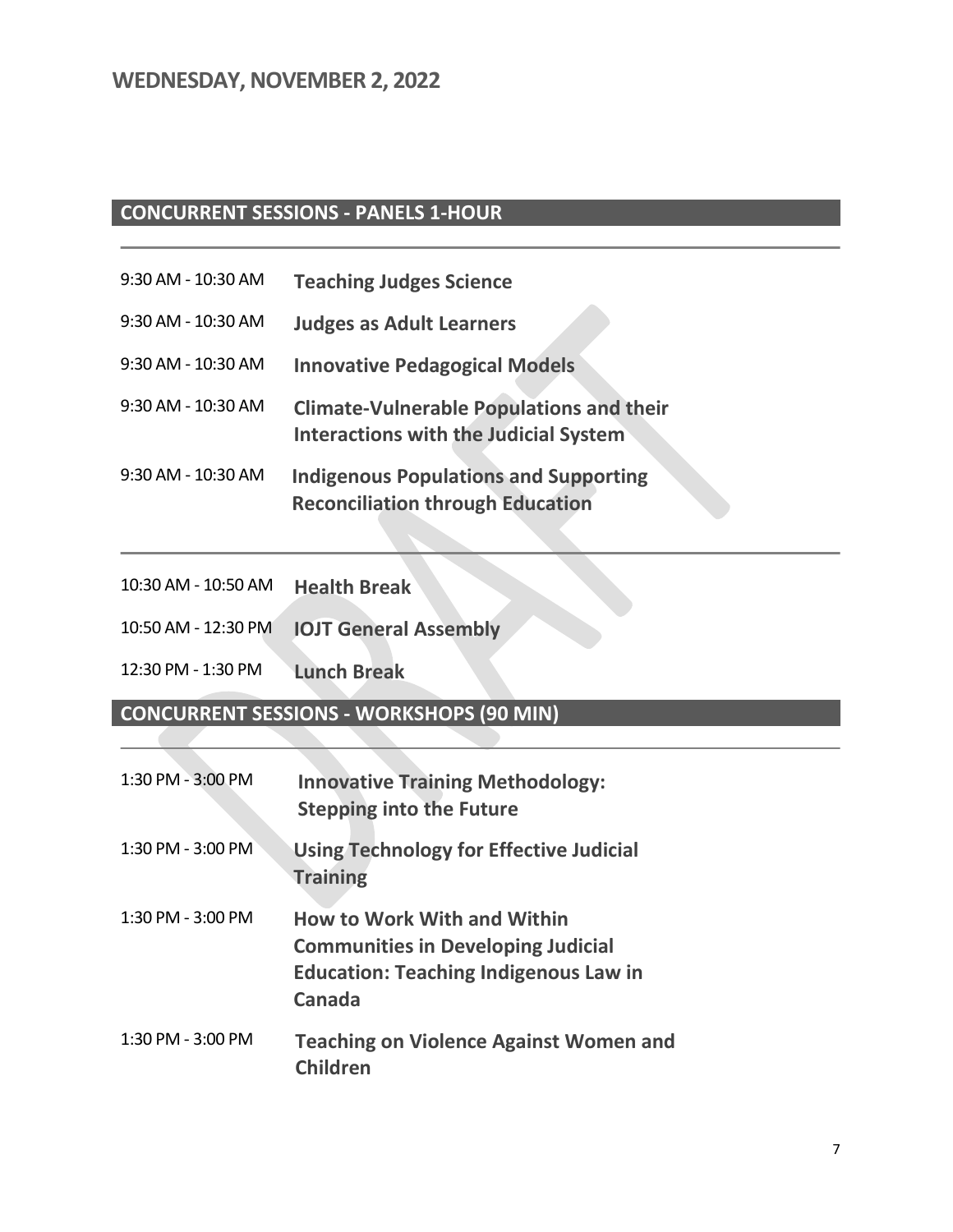### **WEDNESDAY, NOVEMBER 2, 2022**

#### 3:00 PM - 3:20 PM **Health Break**

### **CONCURRENT SESSIONS - PANELS 1-HOUR**

| 3:30 PM - 4:30 PM | <b>Providing Professional Training to Judges</b><br>on Harassment & Bullying in the<br><b>Workplace</b> |
|-------------------|---------------------------------------------------------------------------------------------------------|
| 3:30 PM - 4:30 PM | <b>Trauma-Informed Judging</b>                                                                          |
| 3:30 PM - 4:30 PM | <b>Balancing Individual Rights, Religious Law,</b><br>and Equality in the Courtroom                     |
| 3:30 PM - 4:30 PM | <b>Judicial Education on Transformative Family</b><br><b>Justice</b>                                    |

6:00 PM - 10:00 PM **Banquet**

# **THURSDAY, NOVEMBER 3, 2022**

### **CONCURRENT SESSIONS - PANELS**

- 9:00 AM 10:30 AM **Vulnerability & Poverty**
- 9:00 AM 10:30 AM **Judicial Community & Judicial Education**
- 9:00 AM 10:30 AM **Evaluation**

10:30 AM - 10:50 AM **Health Break**